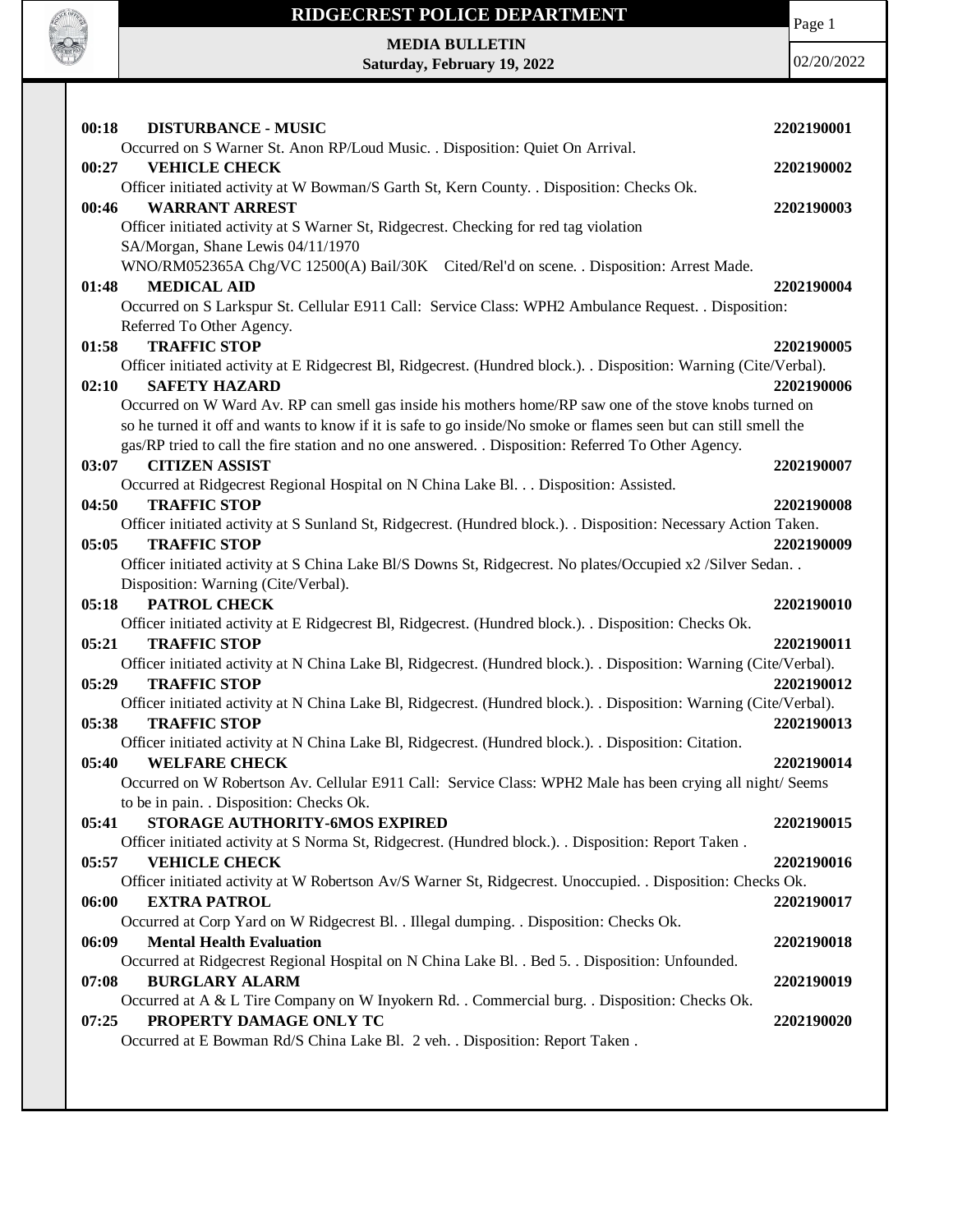

Page 2

**MEDIA BULLETIN Saturday, February 19, 2022**

| 07:35<br><b>MEDICAL AID</b>                                                                                         | 2202190021 |
|---------------------------------------------------------------------------------------------------------------------|------------|
| Occurred on W Robertson Av. ambulance request. . Disposition: Referred To Other Agency.                             |            |
| <b>WELFARE CHECK</b><br>08:01                                                                                       | 2202190022 |
| Occurred at Desert Willow Apts on N El Prado St. . Rp states her neighbor came to her door and was speaking         |            |
| gibberish. . Disposition: Checks Ok.                                                                                |            |
| <b>SUSPICIOUS PERSON</b><br>09:58                                                                                   | 2202190023 |
| Occurred at S Norma St/W Bowman Av. Report of a male subj naked and throwing rocks at cars. . Disposition:          |            |
| Report Taken.                                                                                                       |            |
| <b>HARASSMENT</b><br>10:01                                                                                          | 2202190024 |
| Occurred on W Coral Av. Rp requesting to speak to an officer regarding her ex harassing her. . Disposition:         |            |
| Negative Contact.<br>10:02<br><b>KEEP THE PEACE</b>                                                                 | 2202190025 |
| Occurred at City Of Ridgecrest on W California Av. . Rp requesting a KTP for child exchange and wants to talk       |            |
| to the officer regarding her ex's gf following her. . Disposition: Peace Kept.                                      |            |
| <b>ANNOYING/OBSCENE PHONE CALL</b><br>10:18                                                                         | 2202190026 |
| Occurred on W Moyer Av. Misc information. . Disposition: Log Note Only.                                             |            |
| <b>RECKLESS VEHICLE</b><br>10:19                                                                                    | 2202190027 |
| Occurred at S China Lake Bl/S Downs St. BOL for Red Chevy Cruze that was speeding and passing on the                |            |
| right. rp states subj was going about 95-100 mph. . Disposition: Necessary Action Taken.                            |            |
| <b>MEDICAL AID</b><br>10:20                                                                                         | 2202190028 |
| Occurred on W Franklin Av. Ambulance request. . Disposition: Referred To Other Agency.                              |            |
| <b>UNWANTED SUBJECT</b><br>10:42                                                                                    | 2202190029 |
| Occurred at Enterprise Rent-A-car on N China Lake Bl. . Rp requesting an officer. rp states there is a customer     |            |
| there that will not leave and is starting to get irrate. . Disposition: Necessary Action Taken.                     |            |
| <b>BURGLARY ALARM</b><br>11:08                                                                                      | 2202190030 |
| Occurred on N Richard Ct. Residential alarm. . Disposition: Checks Ok.                                              |            |
| <b>VANDALISM REPORT</b><br>11:14                                                                                    | 2202190031 |
| Occurred on W Monterey Dr. rp states son broke the window to the house and tried to get in. . Disposition:          |            |
| Necessary Action Taken.                                                                                             |            |
| <b>VIOLATION OF COURT ORDER</b><br>11:32                                                                            | 2202190032 |
| Occurred at City Of Ridgecrest on W California Av. . Call rp. rp states that in the court order there is to be none |            |
| of that done unless it is by the mother. . Disposition: Referred To Other Agency.                                   |            |
| <b>ACO CALL</b><br>11:42                                                                                            | 2202190033 |
| Officer initiated activity at S Mahan St, Ridgecrest. (Hundred block.) loose dog. . Disposition: Animal Control     |            |
| Handled.                                                                                                            |            |
| <b>CONTACT CITIZEN</b><br>11:45                                                                                     | 2202190034 |
| Occurred at City Of Ridgecrest on W California Av. . Call rp. rp would like to speak to an officer about whether    |            |
| or not a toddler can ride in a truck with only a bench seat. . Disposition: Information Provided.                   |            |
| <b>ACO CALL</b><br>12:22                                                                                            | 2202190035 |
| Officer initiated activity at W Vanessa Av, Ridgecrest. . Disposition: Animal Control Handled.                      |            |
| <b>FOUND PROPERTY</b><br>12:26                                                                                      | 2202190036 |
| Occurred at City Of Ridgecrest on W California Av. . Found wallet. . Disposition: Report Taken.                     |            |
|                                                                                                                     |            |
|                                                                                                                     |            |
|                                                                                                                     |            |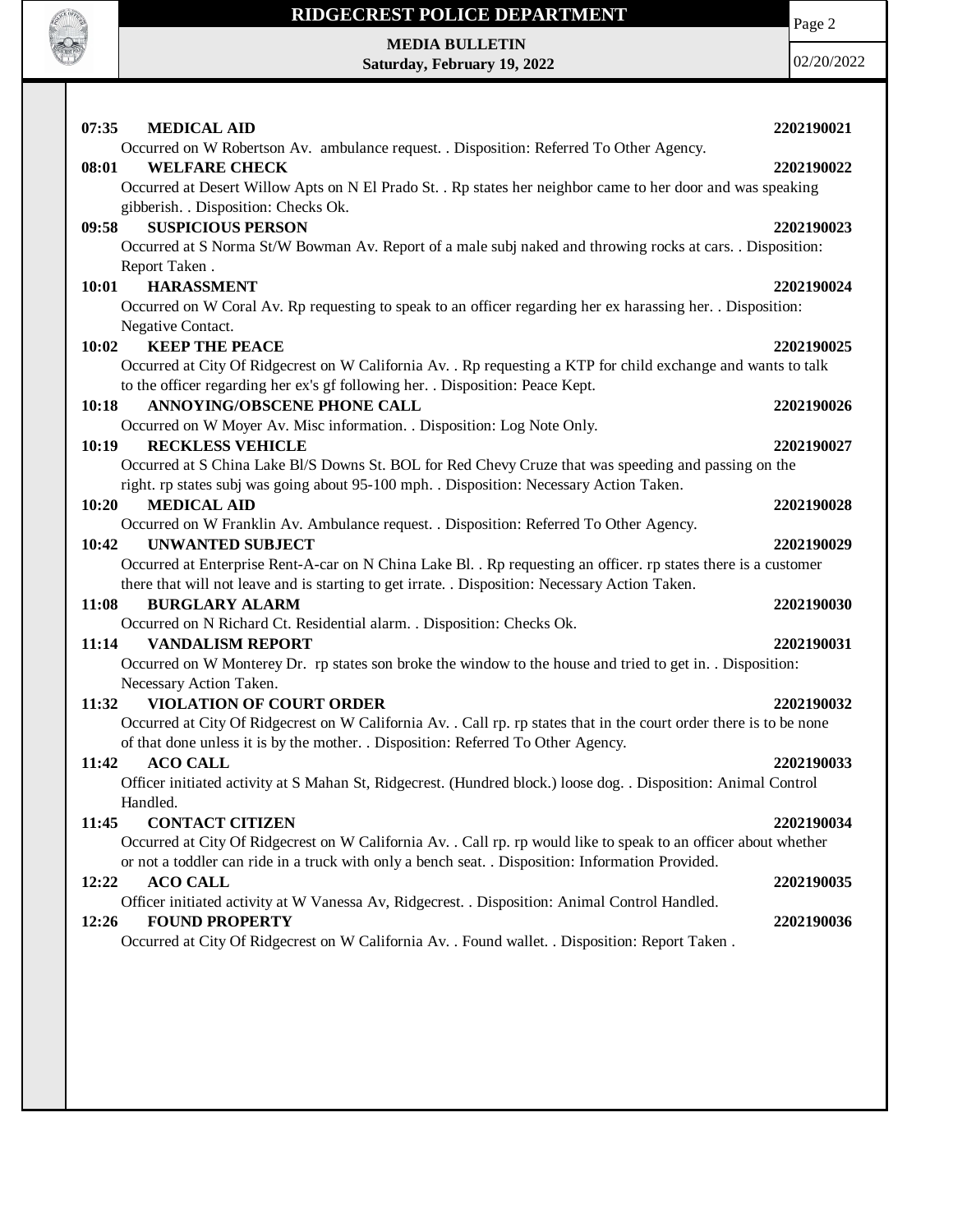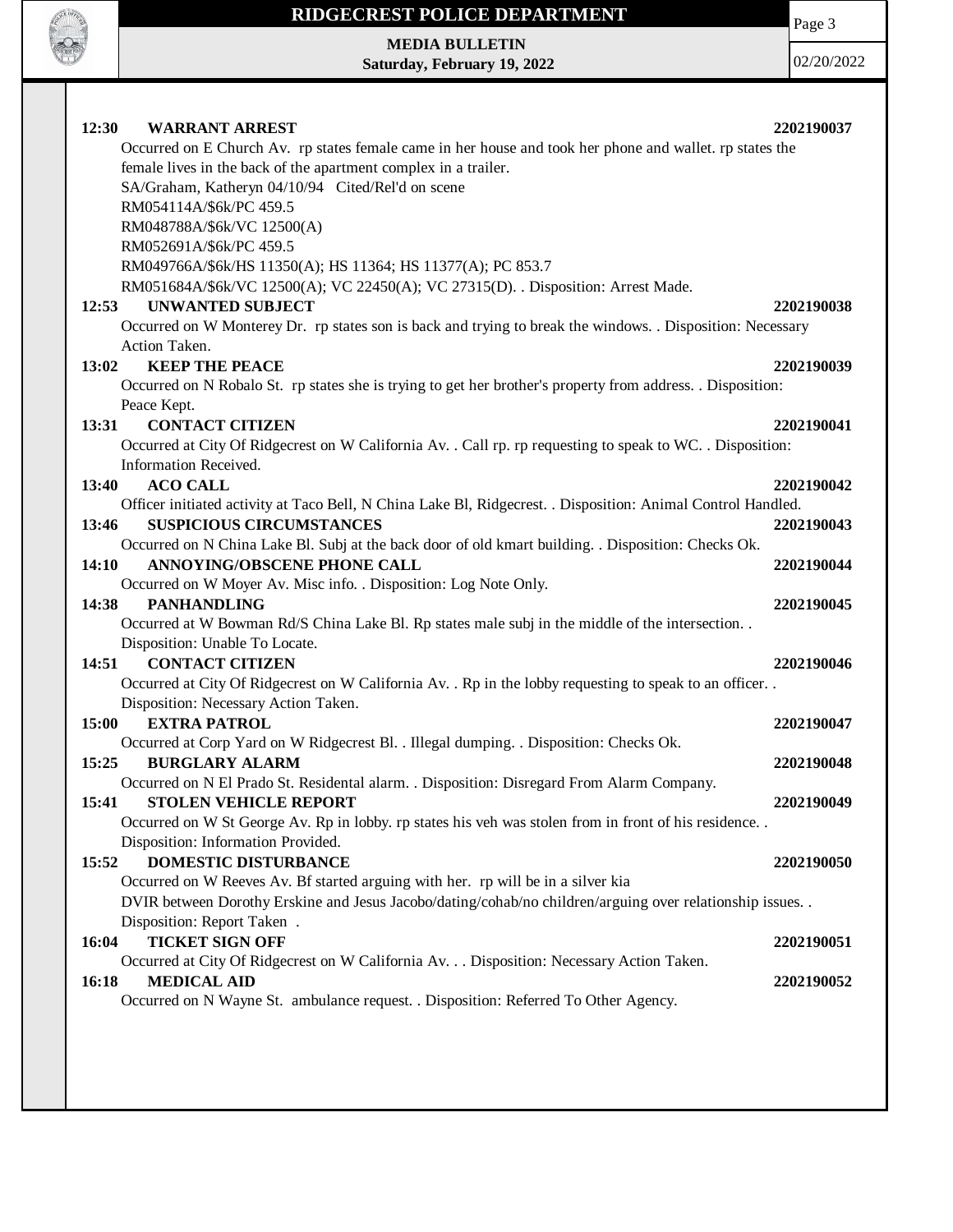

Page 4

**MEDIA BULLETIN Saturday, February 19, 2022**

| 16:26<br><b>DOMESTIC DISTURBANCE</b>                                                                                                                                                                                 | 2202190053 |  |
|----------------------------------------------------------------------------------------------------------------------------------------------------------------------------------------------------------------------|------------|--|
| Occurred on N Gold Canyon Dr. Service Class: VOIP male/female                                                                                                                                                        |            |  |
| DVIR between Truman Simon and Kimberely Mandrell/dating/cohab/children in common/arguing over                                                                                                                        |            |  |
| relationship issues. . Disposition: Domestic Violence Documentation.                                                                                                                                                 |            |  |
| <b>CONTACT CITIZEN</b><br>16:46                                                                                                                                                                                      | 2202190055 |  |
| Occurred at City Of Ridgecrest on W California Av. . Rp in lobby. rp requesting to speak to the watch                                                                                                                |            |  |
| commander regarding him being trespassed from Enterprise. . Disposition: Information Provided.                                                                                                                       |            |  |
| <b>STOLEN VEHICLE REPORT</b><br>16:52                                                                                                                                                                                | 2202190056 |  |
| Occurred at Motel 6 on E Ridgecrest Bl. . Rp states she now has all the paperwork to report her car stolen                                                                                                           |            |  |
| Disposition: Negative Contact.                                                                                                                                                                                       |            |  |
| 16:53<br><b>OVERDOSE</b>                                                                                                                                                                                             | 2202190057 |  |
| Occurred at W Lee Av/N Inyo St. middle apartment. . Disposition: Unable To Locate.                                                                                                                                   |            |  |
| 17:28<br><b>SUSPICIOUS VEHICLE</b>                                                                                                                                                                                   | 2202190058 |  |
| Occurred on S Norma St. Rp states there is an older red veh that is in the area with no license plate. .                                                                                                             |            |  |
| Disposition: Gone On Arrival.                                                                                                                                                                                        |            |  |
| <b>VANDALISM REPORT</b><br>17:29                                                                                                                                                                                     | 2202190059 |  |
| Occurred on W Mariposa Av. rp states he just got home from being out of town and there is a hole in one of                                                                                                           |            |  |
| his windows. . Disposition: Information Provided.                                                                                                                                                                    |            |  |
| <b>SUPPLEMENTAL REPORT</b><br>17:39                                                                                                                                                                                  | 2202190060 |  |
| Occurred at City Of Ridgecrest on W California Av. . Supp 22-522. . Disposition: Necessary Action Taken.                                                                                                             |            |  |
| <b>ANNOYING/OBSCENE PHONE CALL</b><br>17:40                                                                                                                                                                          | 2202190061 |  |
| Occurred on W Moyer Av. Misc info. . Disposition: Log Note Only.                                                                                                                                                     |            |  |
| <b>DISTURBANCE - MOTORCYCLE OR ATV</b><br>17:46                                                                                                                                                                      | 2202190062 |  |
| Occurred on W Benson Av. (Hundred block.)rp states juvs riding dirt bikes making a lot of noise and kicking                                                                                                          |            |  |
| up a lot of dust. rp states he has talked to the juvs but it is not doing anything and would like an officer to go                                                                                                   |            |  |
| talk to them. . Disposition: Gone On Arrival.                                                                                                                                                                        |            |  |
| 18:00<br><b>Mental Health Evaluation</b>                                                                                                                                                                             | 2202190063 |  |
| Occurred at Ridgecrest Regional Hospital on N China Lake Bl. . ER Bed 1. . Disposition: Unfounded.                                                                                                                   |            |  |
| 18:15<br><b>DISTURBANCE - SUBJECT</b>                                                                                                                                                                                | 2202190064 |  |
| Occurred at Travelodge on S China Lake Bl. . Female pulled the fire alram/Damaging items on the property/RP                                                                                                          |            |  |
| is in the office. . Disposition: Necessary Action Taken.                                                                                                                                                             |            |  |
| <b>ASSAULT WITH A DEADLY WEAPON</b><br>18:46                                                                                                                                                                         | 2202190065 |  |
| Occurred on W Mesquite Av. Cellular E911 Call: Service Class: W911 Male in the house/Tried to throw                                                                                                                  |            |  |
| something at RPS baby/Has thrown trash throughout the whole house/Broke down a bedroom door/No                                                                                                                       |            |  |
| injuries/Has been verbal with the RP/RP has a text message from her brother that he is going to hire someone                                                                                                         |            |  |
| to murder the family. . Disposition: Report Taken.                                                                                                                                                                   |            |  |
| VIOLATION OF COURT ORDER-DOM VIOL<br>18:49                                                                                                                                                                           | 2202190066 |  |
| Occurred at City Of Ridgecrest on W California Av. . Contact via 21/Violation of RO over a court monitored                                                                                                           |            |  |
| texting app. . Disposition: Unfounded.                                                                                                                                                                               |            |  |
| 911 WIRELESS CALL<br>19:09                                                                                                                                                                                           | 2202190067 |  |
| Occurred at City Of Ridgecrest on W California Av. . Cellular E911 Call: Service Class: W911 Accidental Dial. .                                                                                                      |            |  |
| Disposition: Log Note Only.                                                                                                                                                                                          |            |  |
| <b>RECKLESS VEHICLE</b><br>19:35                                                                                                                                                                                     |            |  |
|                                                                                                                                                                                                                      | 2202190068 |  |
| Occurred at W Robertson Av/S Warner St. Cellular E911 Call: Service Class: WPH2 Black Chevy Silverado                                                                                                                |            |  |
| with handicap plate/2 people in the truck/Doing doughnuts in the road almost ran RP over/Keeps speeding up<br>and down the street/Veh parked on the right side of the street next to a field. . Disposition: Warning |            |  |
| (Cite/Verbal).                                                                                                                                                                                                       |            |  |
|                                                                                                                                                                                                                      |            |  |
|                                                                                                                                                                                                                      |            |  |